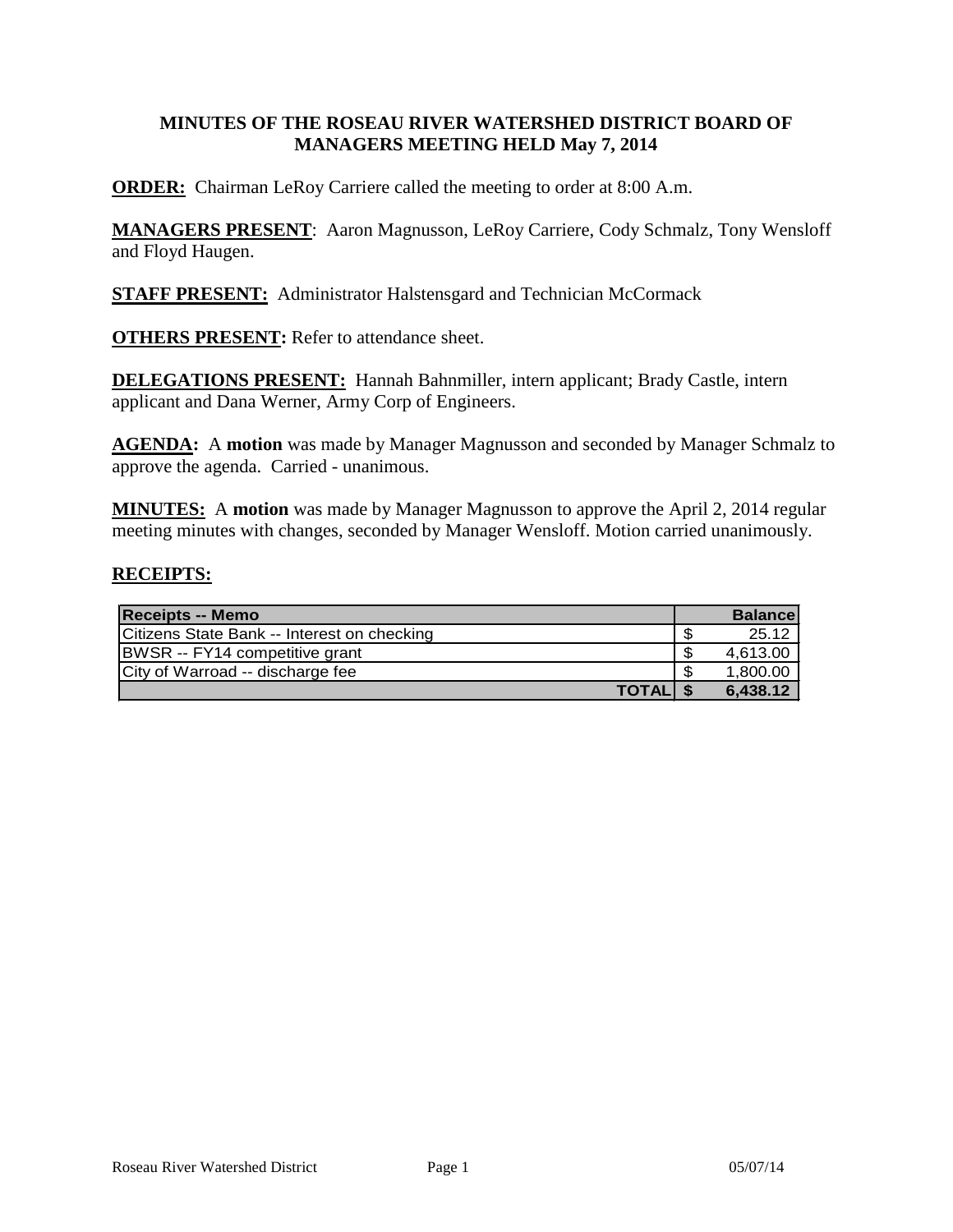| <b>Bills -- Memo</b>                                 |                           | <b>Amount</b> |
|------------------------------------------------------|---------------------------|---------------|
| City of Roseau -- utilities                          | \$                        | 263.00        |
| CenturyLink -- phone bill                            | $\overline{\$}$           | 101.14        |
| Sjoberg's Cable TV -- cable internet                 | $\overline{\$}$           | 47.13         |
| Marco -- copier maintenance                          | $\overline{\$}$           | 42.00         |
| Roseau Times-Region -- notice                        | $\overline{\$}$           | 136.50        |
| Minnesota Energy -- natural gas bill                 | $\overline{\$}$           | 62.74         |
| <b>HDR Engineering -- Project Engineering</b>        | \$                        | 29,544.19     |
| LeRoy Carriere -- meetings, mileage and expenses     | $\overline{\$}$           | 375.57        |
| Cody Schmalz -- meetings, mileage and expenses       | $\overline{\$}$           | 244.92        |
| Aaron Magnusson -- meetings, mileage and expenses    | $\overline{\$}$           | 394.47        |
| Tony Wensloff -- meetings, mileage and expenses      | $\overline{\$}$           | 236.35        |
| Torin McCormack -- wages                             | $\overline{\$}$           | 3,555.74      |
| Tracy Halstensgard -- wages                          | $\overline{\mathfrak{s}}$ | 3,553.75      |
| Tracy Halstensgard -- mileage and expenses           | $\overline{\mathfrak{s}}$ | 369.82        |
| Torin McCormack -- mileage and expenses              | $\overline{\$}$           | 670.27        |
| PERA -- employee and employer share                  | $\overline{\mathbf{S}}$   | 1,169.98      |
| Internal Revenue Service -- 941 tax                  | $\overline{\mathcal{G}}$  | 2,644.60      |
| Doug's Supermarket -- food for meetings and supplies | $\overline{\mathbf{S}}$   | 112.78        |
| Cardmember services -- march conference              | $\overline{\mathbb{S}}$   | 492.34        |
| Roso Cleaners -- rugs rental                         | \$                        | 56.43         |
| Jon Schauer -- QuickBooks consulting                 | \$                        | 100.00        |
| Multi - Office Products -- dividers and pencils      | \$                        | 15.87         |
| Scott's True Value -- supplies                       | $\overline{\$}$           | 34.06         |
| Northland Trading Post -- advertisements             | $\overline{\mathbf{S}}$   | 145.60        |
| Roseau County -- 2014 taxes                          | \$                        | 6,184.00      |
| <b>TOTAL</b>                                         | $\overline{\mathbf{S}}$   | 50,553.25     |

**BILLS:** A motion was made by Manager Wensloff to pay the normal monthly bills, seconded by Manager Schmalz. Motion carried unanimous.

### **DELEGATIONS:**

Dana Werner, US Army Corp of Engineers, met with the board to discuss the inspection of the Duxby Levee. Mr. Werner stated that more maintenance needs to be done, specifically ruts on the dike. An inspection of the culverts through the levee needs to be completed. Mr. Werner also suggested that a survey be completed of the entire levee. Mr. Werner discussed the issue Jan Farris has raised with drainage on the river side of the levee adjacent to property she owns. The District has two years to get the levee back to a minimally acceptable standard.

#### **PERMITS:**

Technician McCormack discussed permit #14-05 (Sarah Foss). The Board viewed photos of high water level from various years. Manager Haugen questioned the location of the telephone pedestal. There was discussion on the size of the culvert in their driveway and to the west and long term solutions. A **motion** was made by Manager Wensloff, seconded by Manager Schmalz to approve the permit with the condition that the applicant notifies the district before placing a block on the culvert. Motion carried with Manager Haugen abstaining.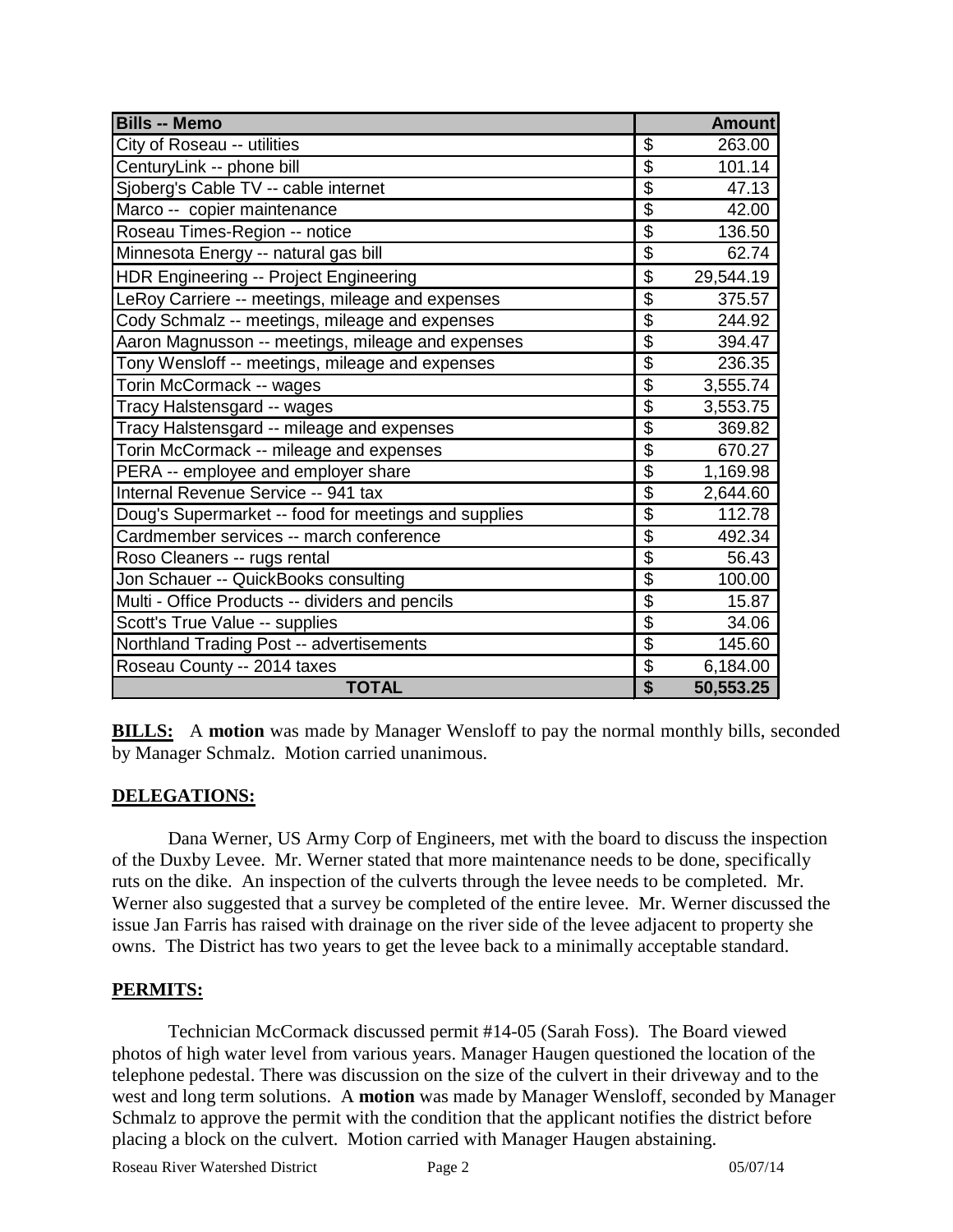Hannah Bahnmiller met with the Board on the internship position. The board discussed the position with Miss Bahnmiller and her qualifications.

Tecnician McCormack discussed permit #14-06 (Magnusson Farms). Manager Magnusson removed himself from the board for the discussion. Manager Haugen made a **motion** to approve the permit as submitted, seconded by Manager Wensloff. Motion carried with Manager Magnusson abstaining. Manager Magnusson joined the board.

Tecnician McCormack discussed an amendment to permit #14-07 (Carter Diesen). A **motion** was made by Manager Schmalz, seconded by Manager Magnusson to approve the permit amendment. Motion carried unanimously.

Brady Castle met with the Board on the internship position. The Board discussed the position with Mr. Castle.

### **PROGRAMS:**

Side Water inlets: Administrator Halstensgard stated that there was approximately \$30,140.00 remaining for construction. Technician McCormack discussed the contracts with landowners and the plans for each site. A **motion** was made by Manager Schmalz, seconded by Manager Wensloff to authorized the Districts representative to sign the contracts contingent upon landowner compliance. Motion carried with Manager Haugen abstaining. Technician McCormack spoke about contacting contractors and obtaining quotes. A **motion** was made by Manager Magnusson to authorize District staff to obtain quotes and hire contractors, seconded by Manager Schmalz. Motion carried unanimous. Manager Haugen questioned the length of the pipe on one of the sites. Engineer Dalager will answer the question after reviewing the plan.

Technician McCormack discussed the GPS equipment and setup for the Culvert Inventory.

#### **PROJECT REPORT:**

Hay Creek/Norland: Technician McCormack discussed the current condition of the impoundment and a sighting of a White Ibis. The Board discussed the access roads. Administrator Halstensgard discussed meeting with Grafstrom's to address their concerns. Engineer Dalager presented some possible solutions to the Board. After Engineer Dalager puts some ideas together a meeting will be scheduled with the Grafstroms.

Engineer Dalager stated that with the side water inlet design, the length of the pipe was standard design for access.

Beltrami: There will be a site visit on Monday. Administrator Halstensgard discussed preliminary engineering funding.

RRWMA: Technician McCormick discussed the necessity of BWSR involvement in the permitting process. Engineer Dalager stated the goal is to have the Final Engineer's Report finalized in May; suggested public information meetings; and EAW comments.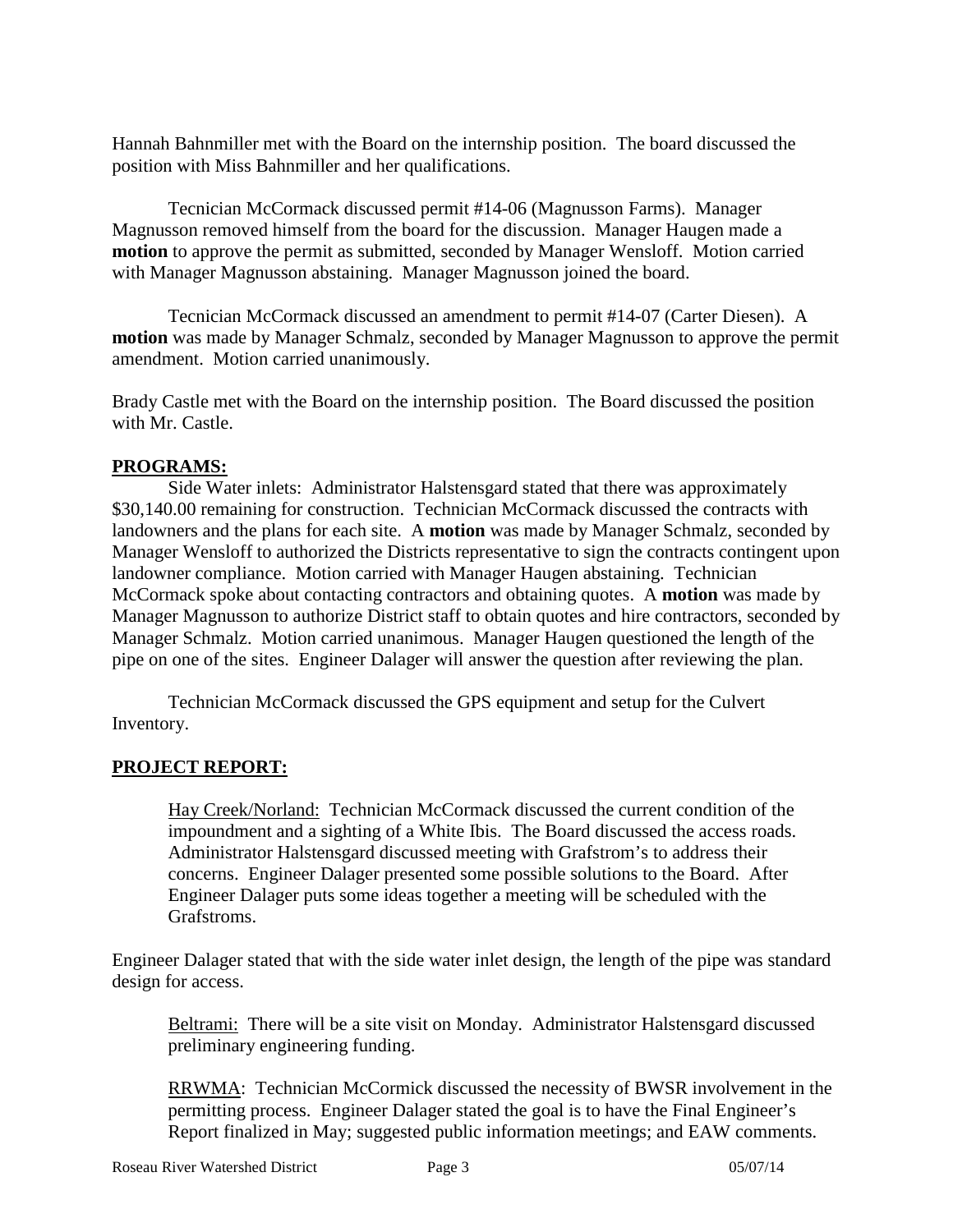Permitting should be able to commence in June. Randy Prachar will be initiating drafting of an operation and maintenance plan and joint powers agreement.

Lake Bottom: The Board reviewed the information presented on land purchase. There was discussion on having an appraisal done and the value of the land. A **motion** was made by Manager Magnusson to authorize the five year option to purchase the land from Robert Byfuglien for the amount of \$9,000.00 as outlined in the agreement drafted by Attorney Moren, seconded by Manager Schmalz. Manager Haugen stated his reasons for opposition to the land purchase. Motion carried with Manager Haugen opposed.

## **RRWMB**:

Chairman Carriere updated the board on the following items:

- Rules meeting held May  $2<sup>nd</sup>$  in Moorhead
- Farm bill and state bonding
- Obstacles to building projects presentation by Chuck Fritz

# **ADMINISTRATIVE REPORT:**

- BWSR BBR submittal
- Manager Schmalz made a **motion** seconded by Manager Wensloff to authorize Nick Robertson's contract for the West Intercept channel mowing and haying for a term of three years. There was discussion on the term of the contract and options for the Hay Creek levee area. Motion carried unanimously.
- Trapping pocket gophers on West Intercept.
- The Board reviewed the letter from Kurt Deter concerning EPA proposed rule on waters of the US. A **motion** was made by Manager Schmalz to authorize Rinke Noonan to draft comments in response to the EPA proposed rule as outlined in the letter dated April 23, 2014, seconded by Manager Haugen. Motion carried unanimously.
- Workers' Comp issue will follow up at next meeting.
- Administrator Halstensgard will be providing an update of District activities at the next County Commissioners meeting
- Property taxes. Manager Magnusson made a **motion** to pay the property taxes owed, seconded by Manager Wensloff. Motion carried unanimously.
- Sect. 33 of Jadis. A **motion** was made by Manager Wensloff to put the three parcels in Sect. 33 in Jadis Township back on the tax rolls, seconded by Manager Schmalz. Motion carried with Manager Magnusson abstaining from the discussion and vote. There was discussion on the management / operation of the West Intercept Restoration site.
- The board elected to defer decision on the PILT payment until the project state grant agreement is closed out.

## **NEW BUSINESS:**

Manager Haugen stated his issues with trapped culvert tampering between sections 10 & 11 of Moose Township, and between sections 23 and 24. Technician McCormack will view and report back to the board on the issues in the area.

## **TECHNICIAN REPORT:**

• Cables on WD #3 Lat. 2 traps were cut.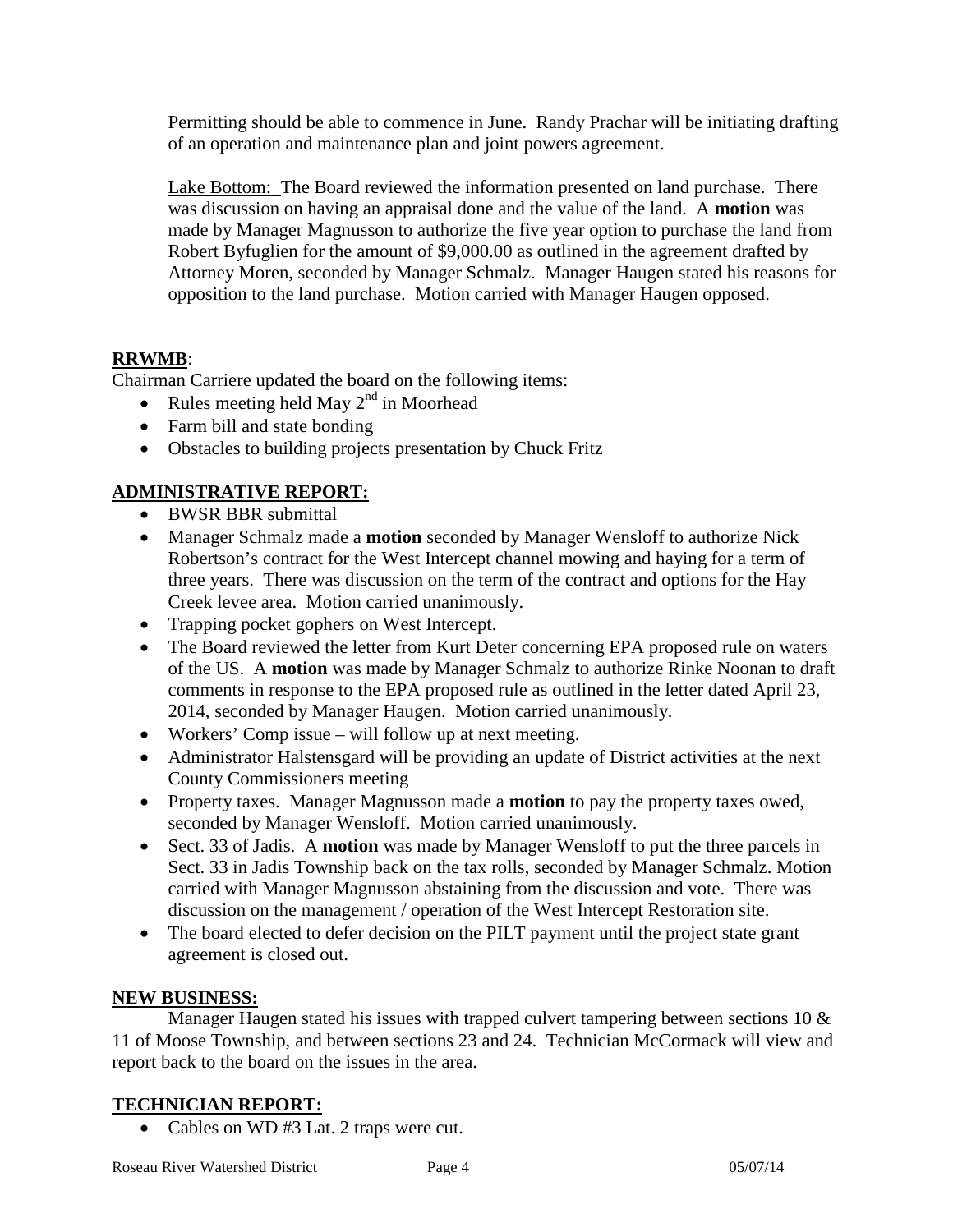- Applicator license SWCD weed management grant
- Various complaint issues
- Personnel review will be scheduled for the June meeting.

Manager Wensloff reported on a highway department meeting he attended where they discussed the engineer's report on SD 69 and WD 3. There was some discussion on managers abstaining from voting on items that directly affect them.

A **motion** was made by Manager Haugen, seconded by Manager Schmalz to supplement pocket gopher bounty by \$1 for gophers trapped on District property. Motion carried unanimously.

Technician McCormack discussed the replacement of a culvert in the Arpin ditch by the County. RCHD submitted a permit application (permit #14-08). A **motion** was made to approve permit 14-08 by Manager Schmalz, seconded by Manager Haugen. Motion carried unanimously.

### **OLD BUSINESS:**

Chairman Carriere asked if the board wished to discuss the amount owed to the District by Floyd Haugen for the disqualified side water inlet. Attorney Moren stated this should be looked at as any other bill owed to the district and outlined options. Attorney Moren made it clear that this was not a personnel matter it is strictly about a bill and if Mr. Haugen wished to address the board, he would be doing so as any other citizen. It was the consensus of the board to have a representative from the board to discuss the issue with Mr. Haugen. Manager Wensloff will meet with Mr. Haugen to discuss this further. Mr. Haugen elected to not discuss the issue.

### **OTHER ITEMS:**

Administrator Halstensgard discussed the contract for managing the West Intercept Restoration Area stating questions Mitch Magnusson had with the draft. (Manager Aaron Magnusson removed himself from the discussion) Mr. Magnusson's questions include defining "maintenance," workers' comp insurance and crop share for hay. Administrator Halstensgard will follow up on the contract questions with Mr. Magnusson.

After discussion, the board decided to further review the by-laws, policies and rules and at the June meeting, adopt the by-laws and policies and set a hearing date to adopt the rules.

Manager Haugen left the meeting at 12:03 p.m.

The Board changed the June meeting to 8 a.m. June  $11<sup>th</sup>$  due to the Red River Basin Commission tour.

After discussion on the two candidates that interviewed with the board, Attoney Moren suggested utilizing a point system to choose which applicant to hire. The Board assigned points to various criteria for each applicant. Based on that outcome, a **motion** was made by Manager Wensloff, seconded by Manager Schamlz to offer the internship position to Brady Castle. Motion carried unanimously.